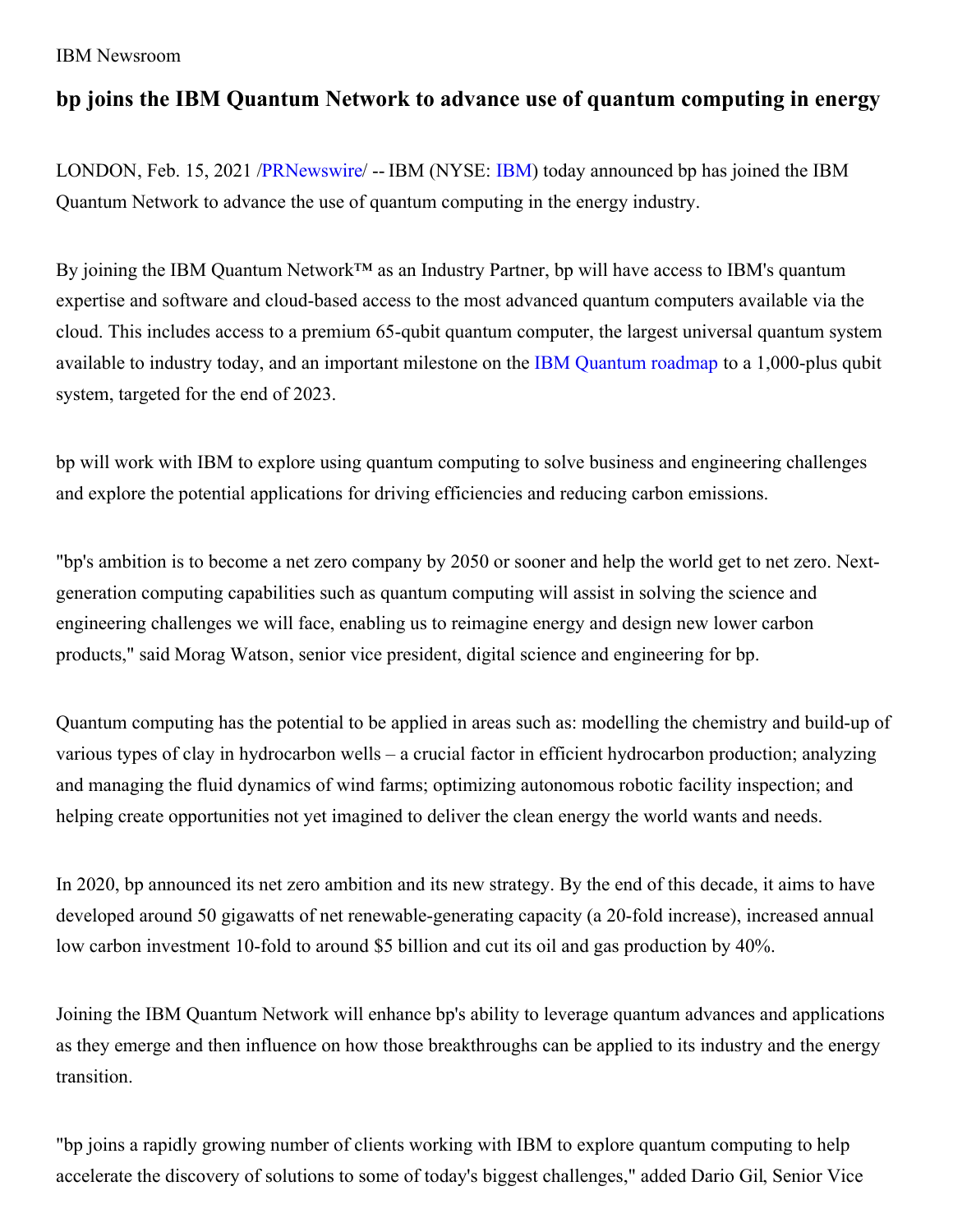President and Director of IBM Research. "The energy industry is ripe with opportunities to see value from the use of quantum computing through the discovery of new materials designed to improve the generation, transfer, and storage of energy."

bp joins more than 130 members of the IBM Quantum Network, a global community of Fortune 500 companies, start-ups, academic institutions and research labs working to advance quantum computing and explore practical applications. Together, members of the Network and IBM Quantum teams are researching and exploring how quantum computing will help a variety of industries and disciplines, including finance, energy, chemistry, materials science, optimization and machine learning, among many others.

For more information about the IBM Quantum Network, as well as a full list of all partners, members, and hubs, visit [https://www.research.ibm.com/ibm-q/network/](https://c212.net/c/link/?t=0&l=en&o=3067132-1&h=1476410150&u=https%3A%2F%2Fwww.research.ibm.com%2Fibm-q%2Fnetwork%2F&a=https%3A%2F%2Fwww.research.ibm.com%2Fibm-q%2Fnetwork%2F).

IBM Quantum Network™ is a trademark of International Business Machines Corporation.

#### **About bp**

bp's purpose is to reimagine energy for people and our planet. It has set out an ambition to be a net zero company by 2050, or sooner, and help the world get to net zero, and recently announced its strategy for delivering on that ambition. For more information visit **[bp.com](https://c212.net/c/link/?t=0&l=en&o=3067132-1&h=288925304&u=https%3A%2F%2Furldefense.proofpoint.com%2Fv2%2Furl%3Fu%3Dhttps-3A__www.bp.com_%26d%3DDwMGaQ%26c%3Djf_iaSHvJObTbx-siA1ZOg%26r%3D5jY8MGUO5eo6DDrqUcl3NqCNH41M0zbEbWyeMc1omvw%26m%3DlZn0-TnUnFY1ipQFE0m1Eaa7NiDGzzYCF8mfRoiADIw%26s%3D1skin0e3a8cyKUBPoZOkjWeIzm5PgdeNuyDD3BeErvs%26e%3D&a=bp.com)**.

#### **About IBM Quantum**

IBM Quantum is an industry-first initiative to build universal quantum systems for business and science applications. For more information about IBM's quantum computing efforts, please visit [www.ibm.com/ibmq](https://c212.net/c/link/?t=0&l=en&o=3067132-1&h=26841893&u=http%3A%2F%2Fwww.ibm.com%2Fibmq&a=www.ibm.com%2Fibmq).

## **Contacts**:

bp press office, London +44 (0)7831095541 [bppress@bp.com](mailto:bppress@bp.com) [uspress@bp.com](mailto:uspress@bp.com)

Elizabeth Banta IBM Quantum 732-996-4159 [elizabeth.banta@ibm.com](mailto:elizabeth.banta@ibm.com)